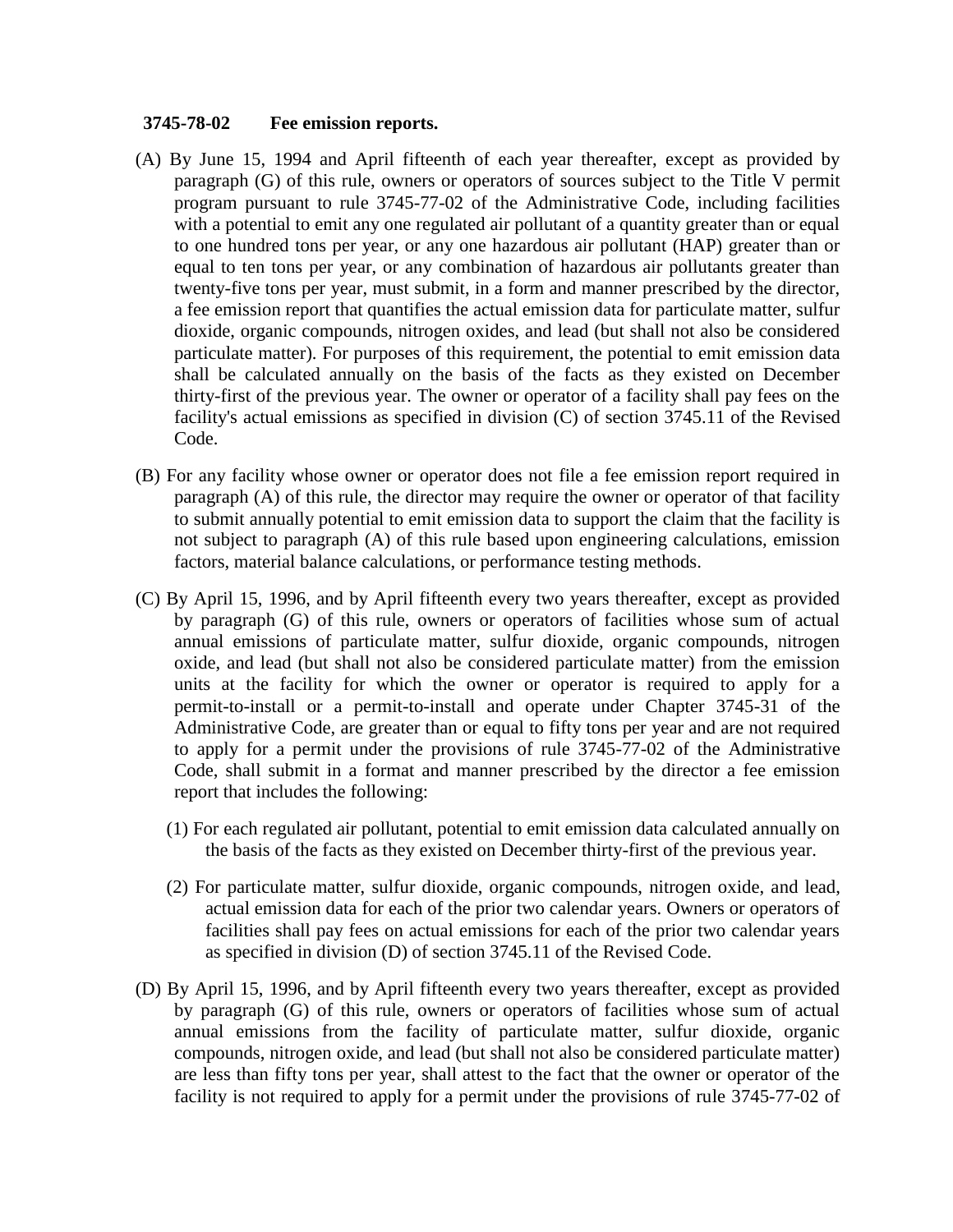the Administrative Code, and that the sum of the pollutants stated in this paragraph are less than fifty tons per year. This statement shall be made on the fee emission report for the prior two years as specified in division (D) of section 3745.11 of the Revised Code. Owners or operators of facilities subject to this paragraph shall be responsible for payment of these fees.

- (E) For any owner or operator who claims to be subject to paragraph (D) of rule 3745-78-02 of the Administrative Code, the director may require the owner or operator of that facility to submit annual actual emission or potential to emit data to support this claim based upon engineering calculations, emission factors, material balance calculations, or performance testing methods.
- (F) If authorized to collect a fee under division (D) of section 3745.11 of the Revised Code, owners or operators of a synthetic minor facility shall submit, by April 15, 2000 and each year thereafter, except as provided by paragraph (G) of this rule, in a form and manner prescribed by the director, a fee emission report that quantifies the actual emission data for particulate matter, sulfur dioxide, organic compounds, nitrogen oxides, and lead (but shall not also be considered particulate matter). For purposes of this requirement, the fee emission report shall be calculated annually. The owner or operator of a facility identified in this paragraph shall pay fees on the facility's actual emissions as specified in division (D) of section 3745.11 of the Revised Code.
- (G) Fee emission reports due during calendar year 2008 and required under paragraph (A), (C) or (F) of this rule and the statement required under paragraph (D) of this rule, shall be submitted by June 6, 2008.